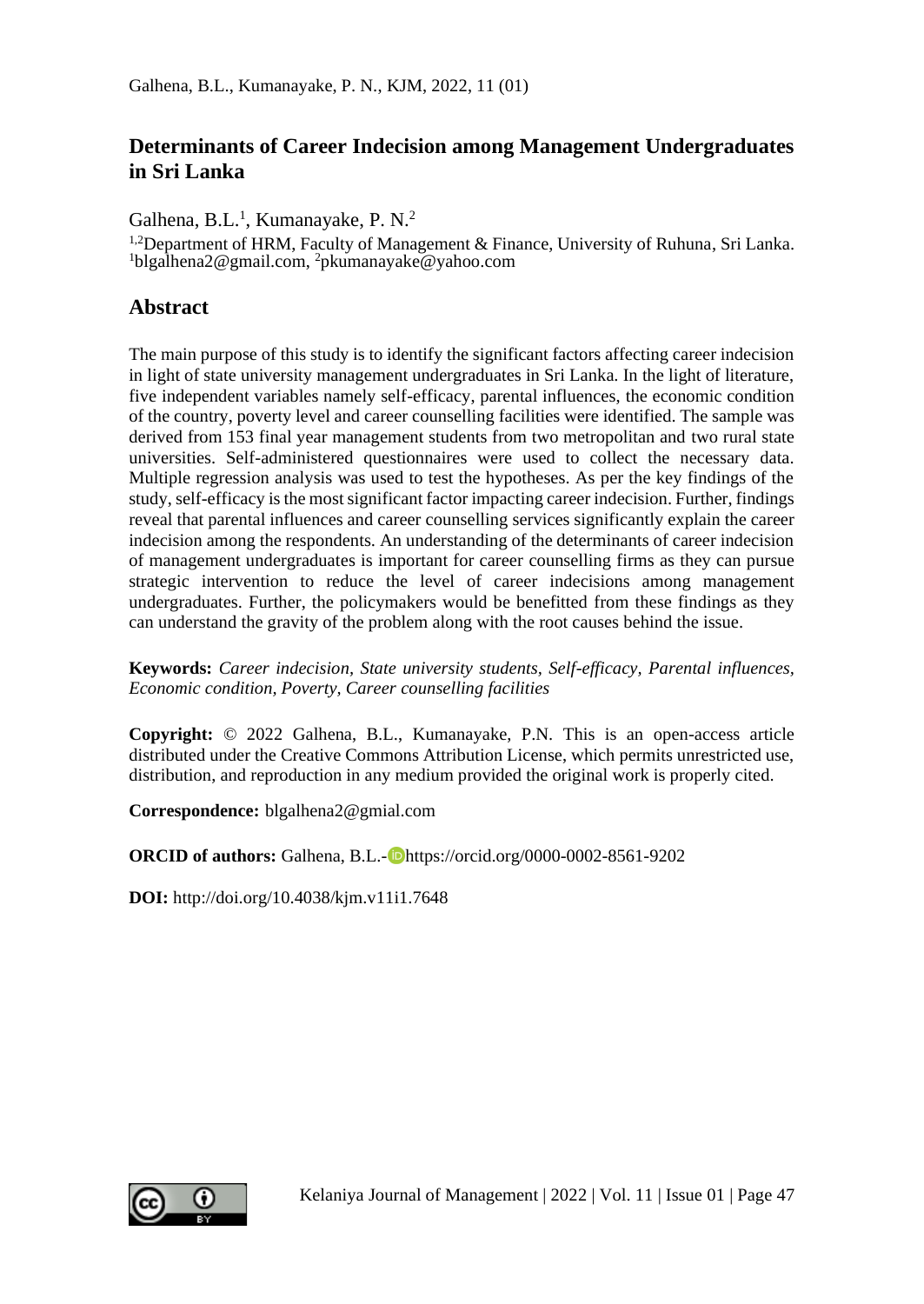## **Introduction**

Career indecision, a vibrant phenomenon which is being discussed extensively, is the inability to resolve a particular chosen profession (Feldman, 2003). It is a noteworthy issue among many university graduates (Boo, Wang, & Kim, 2021; Yaghi, & Alabed, 2021). With increased choice of courses at universities, and more opportunities and options to pursue tertiary education, in addition to expanding work opportunities globally, the career decisionmaking process has become more complex, and as such, more challenging for students (Xu, 2021; Santos, Wang, & Lewis, 2018). Making an appropriate career decision is very important and thus it is quite a pressing issue, especially for young students (Creed, Sawitri, Hood, & Hu, 2021). This phenomenon has been explored by many researchers for several decades mainly to identify key factors contributing to career indecision among various individuals (Pesch, Larson, & Seipel, 2018; Lee & Woo, 2016; Germeijs & Boeck, 2001; Osipow, 1999; Taylor & Betz, 1983).

Some of the determinants identified by previous research include anxiety (Miller, & Rottinghaus, 2014), cultural factors (Atitsogbe, Moumoula, Rochat, Antonietti, & Rossier, 2018), family influences (Nota, Ferrari, Solberg, & Soresi, 2007), language skills (Tuck, Rolfe, & Adair, 1995), poverty (Ukil, 2016), lack of facilities in educational institutions, demographic factors (Winderman, Martin, & Smith, 2017), unawareness about own personalities (Taylor, and Pompa, 1990), skills and talents, educational level (Esters,2007), self-efficacy (Charokopaki, & Argyropoulou, 2019) and unawareness about the job market (Germeijs & Boeck, 2001). Extensive research had uncovered the significant impact of career barriers such as parental influence, financial support, availability of job opportunities, and career counselling on career indecision in different parts of the world (Creed et al., 2021). Most of the previous studies on career indecision aimed at exploring significant

factors that influence career indecision among college students of the western orientation. However, none of them focused on university students in a Sri Lankan context. Further, it is challenging to generalize the findings of the studies that are based on students in the developed economy to the Sri Lankan context. This lack of compatibility would be due to the vast differences in the cultural settings, demographics, and economic aspects, and disparities in financial situations of the developed and developing contexts.

In Sri Lanka, entering state universities is highly restricted. The GCE Advanced Level (A/L) examination is very much competitive. Approximately 20 per cent of those who are qualified at the A/L examination gain entrance to the universities. At the same time, when analyzing the statistics released by the University Grants Commission, it is evident that the intake of students to state universities has gradually risen, especially in the Management field, during the past few years. This is yet another factor, for deriving the target sample out of final year management students. Graduates passing out from state universities could be considered a major asset with regard to uplifting the country's economy (Ukil, 2016). Their contribution to the enhancement of the educated workforce is immense (Kruss, McGrath, Petersen, & Gastrow, 2015). Their knowledge at the managerial level is a key factor in the growth of the state as well as private institutions (Salamzadeh, Bidaki, & Vahidi, (2018). However, the issue at hand is, at present the economy of the country has not expanded in order to create more employment opportunities for graduates (Samaranayake, 2016; Chandrasiri, S. (2008). Thus, the graduates are unable to make correct decisions with regard to their career prospects (Varlik, & Apaydin, 2020). This leads to underemployment which is a deterrent as far as gainful employment is concerned. It is imperative to have a highgrowth trajectory in terms of the country's economy. Thus, the objective of the present study is to explore the factors influencing



Kelaniya Journal of Management | 2022 | Vol. 11 | Issue 01 | Page 48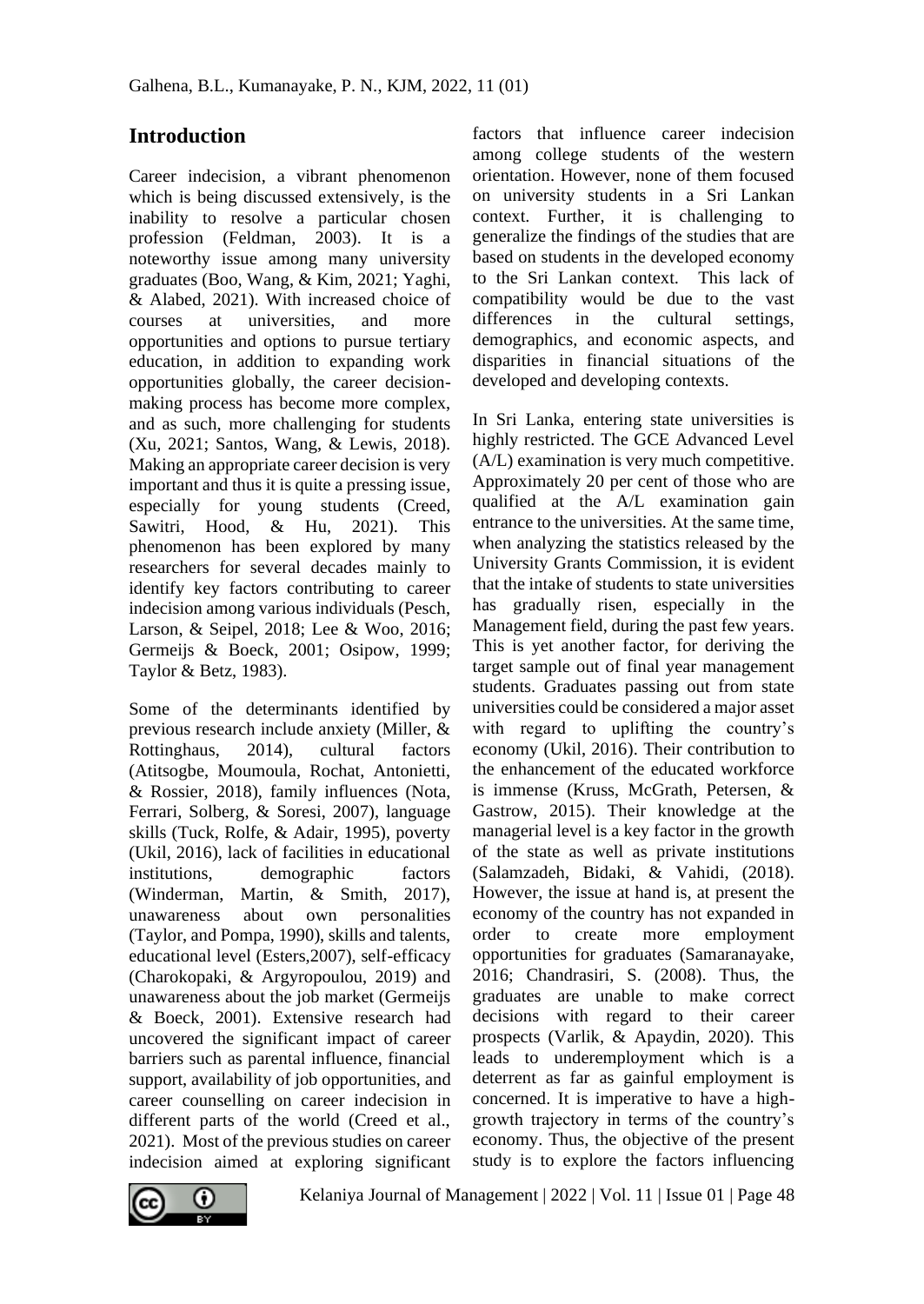career indecision among management undergraduates in the state university in Sri Lanka.

#### **Research Problem**

Graduates passing out from state universities are being considered a significant resource, which would benefit the overall economy of the country in the long run (Hacker, Carr, Abrams, & Brown, 2013). Career indecision is a complex issue which affects the overall growth of an economy (Jemini-Gashi, Duraku, & Kelmendi, 2021). There are over 400,000 unemployed persons in Sri Lanka (Department of Census and Statistics, 2016). According to the Department of Census and Statistics, the unemployment rate was 4.2% at the end of the first quarter of 2016. Career indecision hampers not only the personal advancement of the job seeker but also undermines the expansion of the national economy (Jayathilake, 2020; Jordaan, Burger & Smithard, 2009). Unemployment is the

most significant, immediate consequence of being career indecisive (Kadir, Naghavi, & Subramaniam, 2020). Thus, the overall unemployment figures for the past few years are depicted in Table 01.

When analyzing these statistics, it is apparent that the unemployment rates have either varied very little or risen. This too could be considered as proof of an impending issue about career indecision among young adults, which then leads to the economic development of a country. The number of graduates who are engaged in vital professions is far less than the number of graduates who are engaged in unimportant professions i.e. Development Officers and Management Assistants. These posts were created in order to find solutions to the problem of graduate unemployment. The country's economy gains very little from them whereas the other professionals' contribution is immense.

| <b>Factor</b>                                                       | 2011 | 2012 | 2013 | 2014 | 2015 | 2016 |  |
|---------------------------------------------------------------------|------|------|------|------|------|------|--|
| <b>Unemployment rate by Gender</b>                                  |      |      |      |      |      |      |  |
| Male                                                                | 2.7  | 2.8  | 3.2  | 3.1  | 3.0  | 2.9  |  |
| Female                                                              | 7.1  | 6.3  | 6.6  | 6.5  | 7.6  | 7.0  |  |
| Unemployment rate by selected age group                             |      |      |      |      |      |      |  |
| $20 - 29$                                                           | 12.4 | 11.3 | 13.1 | 13.6 | 14.2 | 14.2 |  |
| $20 - 24$                                                           | 17.7 | 16.7 | 19.3 | 19.9 | 19.7 | 19.9 |  |
| $25 - 29$                                                           | 7.7  | 6.6  | 7.6  | 8.2  | 9.4  | 9.2  |  |
| Unemployment rate by selected educational level (GCE A/L and above) |      |      |      |      |      |      |  |
| Male                                                                | 5.4  | 4.6  | 5.7  | 5.4  | 4.8  | 4.9  |  |
| Female                                                              | 13.2 | 10.8 | 11.8 | 11.1 | 13.5 | 11.9 |  |

### **Table 01: Statistical Data on Unemployment Trends**

Source: Annual Bulletin (2016), Department of Census and Statistics

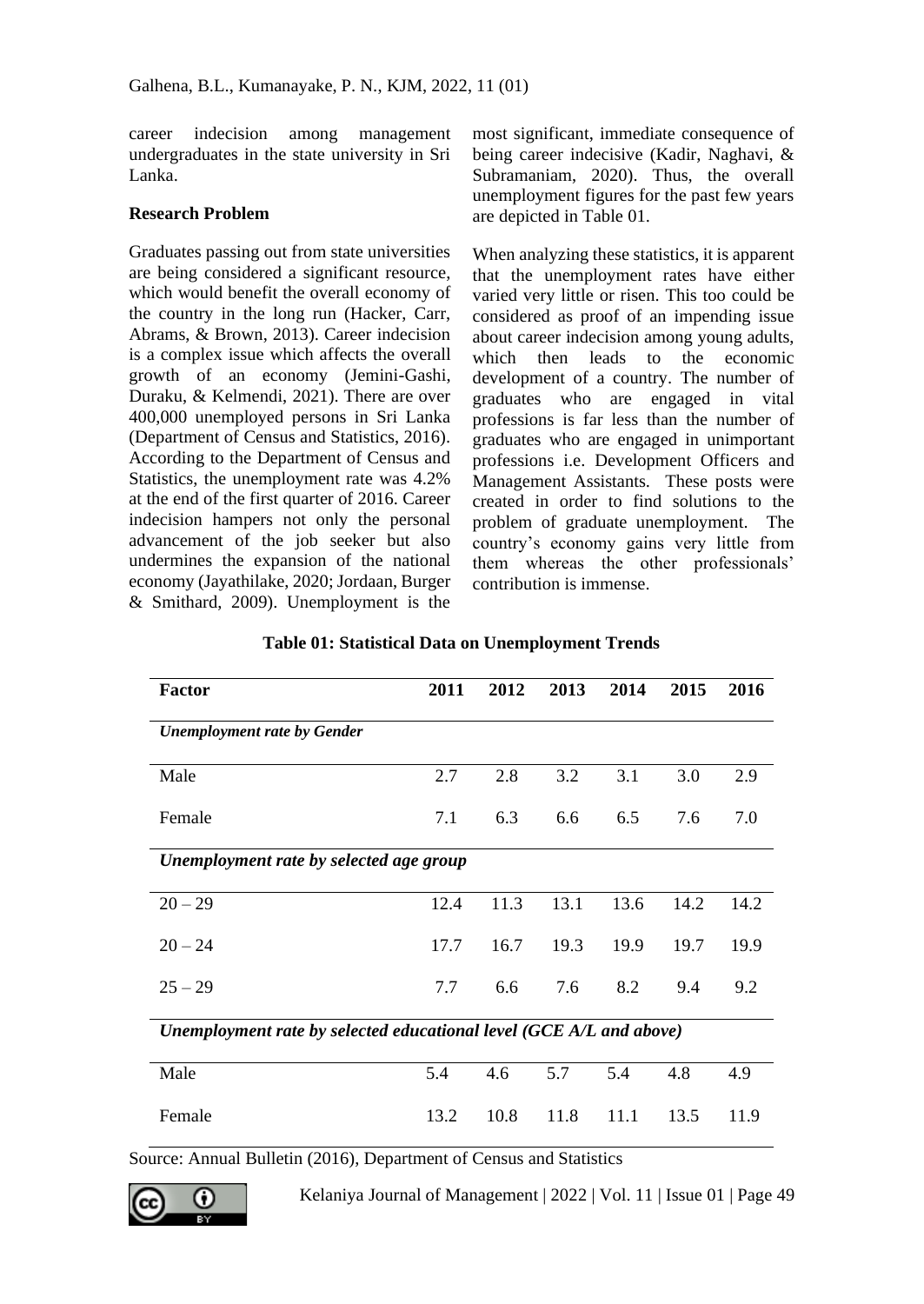Many college students are indecisive when it comes to generating initial occupational preferences (Hacker et al., 2013). Arriving at a career decision is a difficult and anxious task for many college students (Hocson, 2012). It has been estimated that most of the students entering colleges and universities do so without having decided on a career (Boo, & Kim, 2020). Thus, career indecision can be cited as a complex issue which affects the overall growth of an economy (Lipshits-Braziler, 2018).

In order to identify the prevalence of the issue among management undergraduates in the Sri Lankan context, a mini-survey was conducted, comprising ten undergraduates of the University of Ruhuna. Out of them, eight indicated that they were undecided on a clearcut career path to embark on, once the degree was completed. Previous empirical research has suggested that occupational decisions are among the most powerful factors that influence people's lives (Sarwar, & Azmat, 2013; Amundson, Borgen, Iaquinta, Butterfield, & Koert, 2010).

People must make occupational decisions over their entire lifespan (Porfeli, Hartung, & Vondracek, 2008). Hence, inappropriate decisions regarding the career could bring about many negative consequences to both the employee himself as well as to the employing organization. Being undecided can hinder people from taking control of their careers (Savickas, 2013). An employee

entering a particular profession in an indecisive nature would become dissatisfied, demoralized and de-motivated easily (Feldman, 2003). On the other hand, the organization in which he/she is employed at would also be facing losses due to lower productivity, efficiency and effectiveness, wastage of hiring, induction and training costs, and extensive grievance handling (Jaensch, Hirschi, & Freund, 2015). Furthermore, the employee will not be in a position to use his full potential. He has to confront serious limitations in terms of gaining professional achievements. His skills will not be fully utilized in the job market (Lent, Brown, & Hackett, 1994).

In boosting economic growth, the contribution of the educated youth cannot be underestimated (Jayathilake, 2020; Achchuthan, & Nimalathasan, 2012). When a graduate faces impediments in choosing his/her career, invariably it negatively affects the socio-economic development of the country (Ariyawansa, 2008; Weerasiri, & Samaraweera, 2021). Graduates should be able to reach.

# **Literature Review**

The phenomenon of interest in the present study is"career indecision". Definition of career indecision has evolved over decades and the most widely used definitions in the extant literature are listed in Table 02.

| <b>Author</b>        | and | <b>Definition</b>                                                                                                                               |
|----------------------|-----|-------------------------------------------------------------------------------------------------------------------------------------------------|
| Year                 |     |                                                                                                                                                 |
| Maree (2016)         |     | Inability to make a decision about the vocation one wishes to                                                                                   |
|                      |     | pursue.                                                                                                                                         |
| Penn $(2016)$        |     | Difficulty or inability to learn about the self, learn about<br>careers and integrate both sources of information to make a<br>career decision. |
| Lam(2016)            |     | A normal developmental phase that many individuals go<br>through as they make career decisions.                                                 |
| Lee and Woo $(2016)$ |     | A decision on one's career to move to the next step in their<br>current position has not been decided yet.                                      |

**Table 02: Evolution of Definition of Career Indecision**

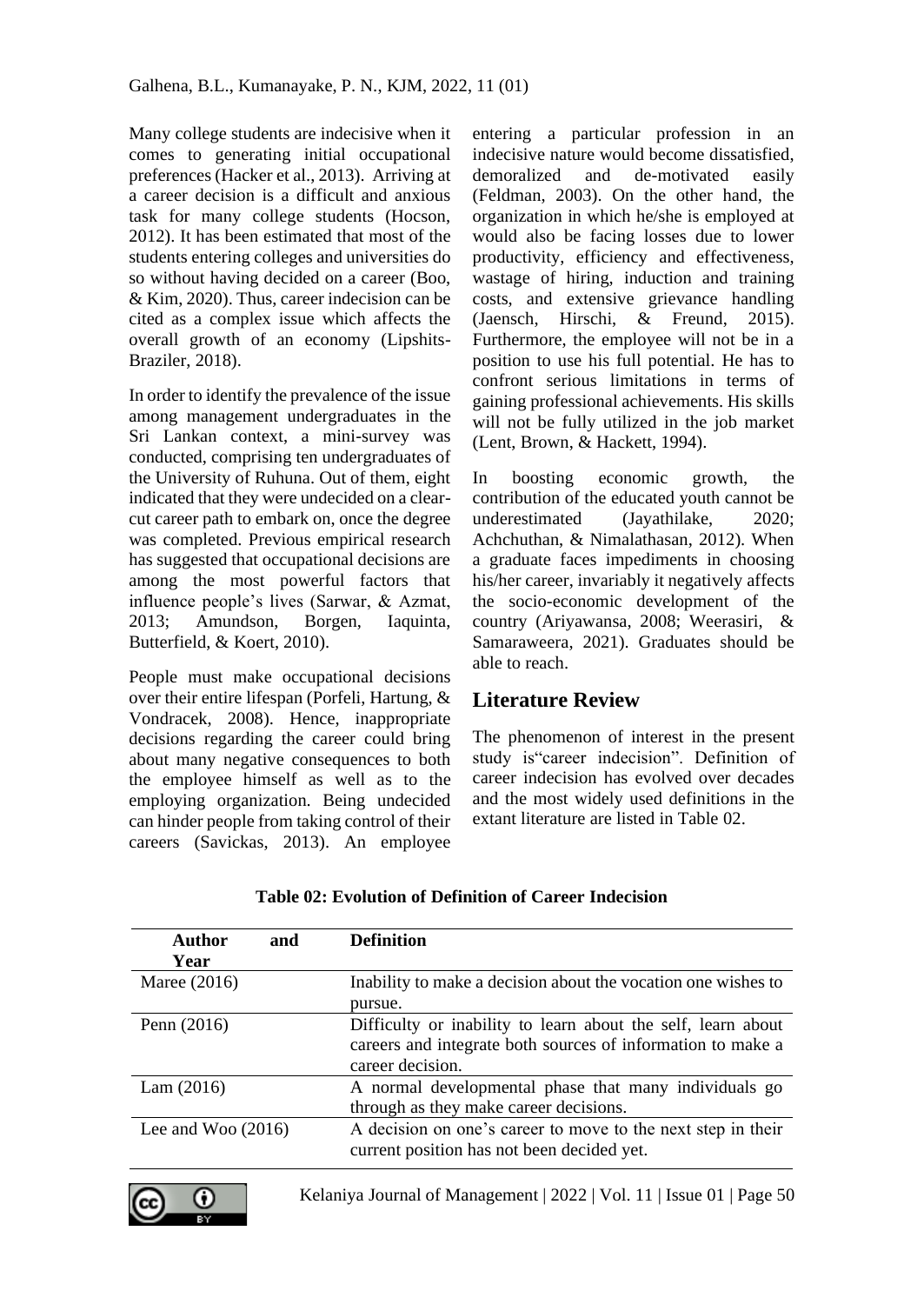| Hartley (2009)                                         | A serious, possibly detrimental, multi-faceted attribute,<br>which may persist throughout an individual's lifespan.                                                                                                |  |  |  |
|--------------------------------------------------------|--------------------------------------------------------------------------------------------------------------------------------------------------------------------------------------------------------------------|--|--|--|
| Salami<br>&<br>Aremu<br>(2007)                         | Viewed as a serious problem characterized by the experience<br>of high levels of uncertainty and anxiety regarding one's<br>career choices and by motivational difficulties with career<br>goal-directed activity. |  |  |  |
| Germeijs and Boeck<br>(2001)                           | Denotes problems during the career decision-making<br>process.                                                                                                                                                     |  |  |  |
| Senecal,<br>Guay,<br>Gauthier, & Fernet,<br>$(2003)$ . | The inability to make a decision about the vocation one<br>wishes to pursue.                                                                                                                                       |  |  |  |
| Osipow (1999)                                          | Repeatedly having trouble making career decisions to the<br>point where closure is not reached in time to implement<br>appropriate behaviour.                                                                      |  |  |  |

As illustrated in table 02, there are many inconsistencies as well as similarities in the definitions of career indecision. "Inability" and "Uncertainty" seem to be the widely used terminology in describing this phenomenon. Thus, after reviewing the extant literature, the present study defines career indecision as the inability and uncertainty with regard to deciding upon a chosen career path.

#### **Determinants of Career Indecision**

In order to identify the determinants, an extensive literature review was carried out. By reviewing extant literature on career indecision, it is quite evident that the particular phenomenon is being discussed and looked into over the span of so many decades until most recent years (Ukil 2016; Atli, 2016; Lee & Woo 2016; Hartley 2009; Salami & Aremu 2007; Guay et al 2003; Germeijs & Boeck 2001; Jones 1989; Taylor & Betz 1983). By reviewing previous literature, the researcher was able to identify certain similarities as well as inconsistencies with regard to the findings, research methodology as well as the independent variables used to determine career indecision. As far as the determinants of career indecision are concerned, a previous study explored the influence of many individual levels and societal factors on career indecision. Most widely used factors include parental interest, impact from the university, financial support, national shortage of jobs, career counselling, career education, lack of information, lack of personal ability and political and social reference, personality traits, interpersonal relationships, internal locus of control, positivism, Parental attachment and psychological separation, the role of peers, self-efficacy and autonomy (Ukil, 2016; Atli 2016; Lee & Woo 2016; Hartley 2009; Salami & Aremu 2007; Guay et al 2003; Germeijs & Boeck 2001; Jones 1989; Taylor & Betz 1983).

Taking into account the previous research findings, as illustrated in Figure I, the present study develops a research model incorporating four factors namely parental influences, poverty, career counselling facilities and self-efficacy. Apart from that, upon discussion with experts on this phenomenon, the present study also includes an additional factor that is the economic condition of the country which expects to lead to career indecision, particularly in the Sri Lankan context.

#### **Hypothesis**

Self-efficacy is simply the level of confidence that a person posse (Zimmerman, 2000). In this particular situation, the researcher specifically focuses on the individual's confidence in terms of making appropriate career decisions. A person's confidence level would be boosted when he/she is clear about his/her talents, skills, strengths, and self-aspirations (Taylor, and Pompa, 1990).

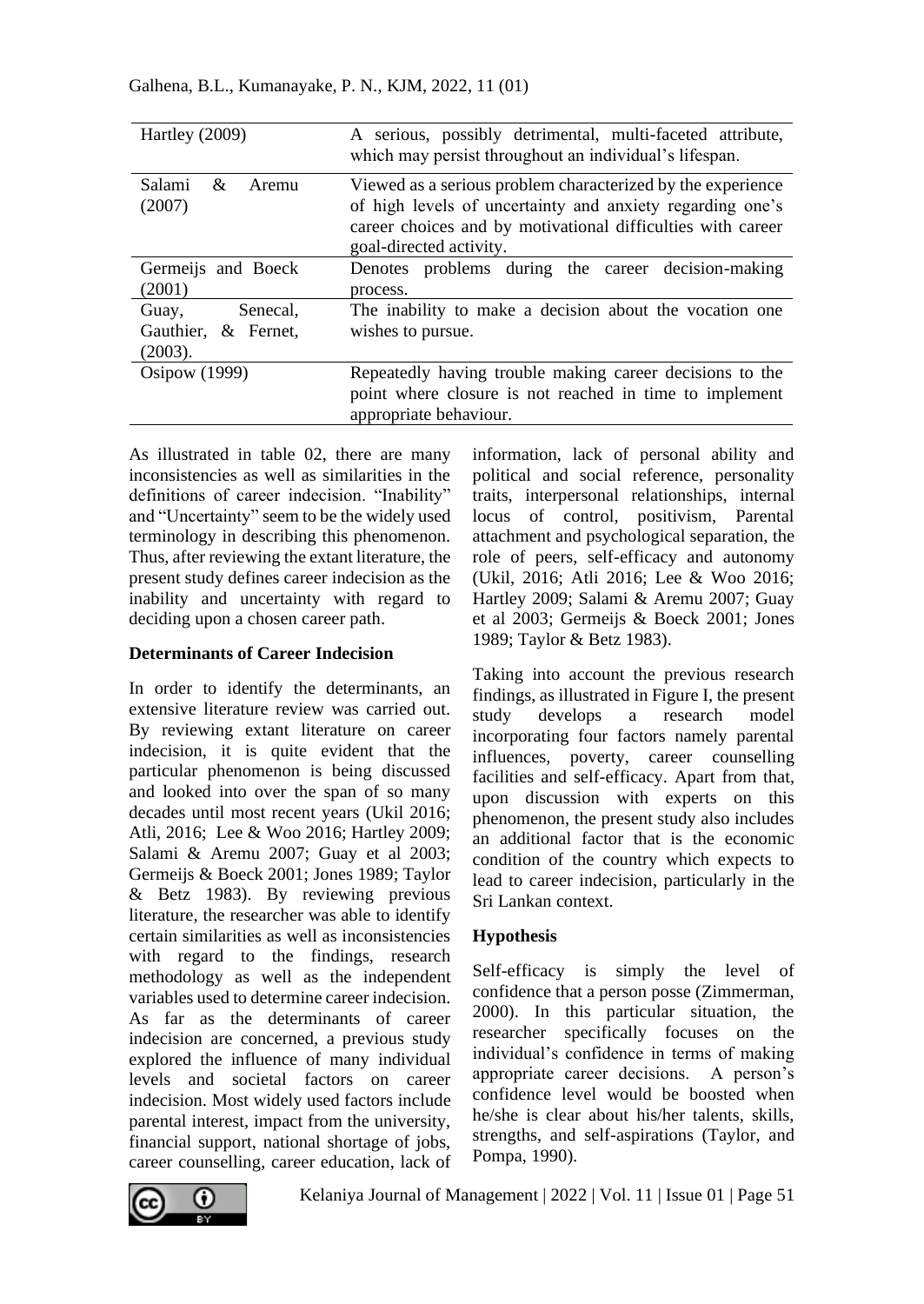

**Figure 01: Research Model**

Likewise, it is believed that a person who lacks the necessary confidence level is more likely to make poor career decisions (Guay, Ratelle, Senécal, Larose, and Deschênes, 2006). Thus, the researcher perceives that a considerable level of confidence would have a negative impact on being career indecisive. This leads to the following hypothesis:

### *H1: Self-efficacy is negatively related to career indecision*

Many believe that a certain amount of influence on the part of parents as well as peers would help an individual in making appropriate career decisions (Guay et al., 2003). Previous research has also focused on how parental interaction with the children would pave the way to better understanding and develop the child's optimal functioning (Guerra, and Braungart-Rieker, 1999; Schnabel, Alfeld, Eccles, K¨oller, and Baumert, 2002). Previous authors have demonstrated that authoritative parental styles lead to better performance, competence and autonomy (Vallerand, Fortier, & Guay, 1997). The present study also believes that a certain amount of influence and pressure would lead to proper decision making of students. Thus, the following hypothesis was developed:

### *H2: Authoritative parental influences are negatively related to career indecision*

Sri Lanka's economic growth rate is not very high. At present, it is confined to 5.2% (Central Bank, 2015). The number of unemployed graduates is also remaining at a higher level. According to the Labor Force Survey 2016 of the Department of Census and Statistics, the total rate of unemployment is 4.4% in 2015, and the unemployment among persons who have G.C.E. (A/L) and above is 8.3%. While the unemployment rate has continued to decline, graduate unemployment remains high. Due to limited employment opportunities for educated youth, many would find themselves being restricted to very few jobs. Sri Lanka's inflow of Foreign Direct Investments (FDIs) is not satisfactory. According to the Board of Investment (BOI), FDI has dropped 45.6 per cent to a very low level of slightly over US\$ 300 million in 2016 from US\$ 658 million in 2015. The industrial sector is weak in Sri Lanka. The growth in manufacturing was only 1.7 per cent in 2016 (Central Bank of Sri Lanka, Annual Report, 2016). After considering these facts, the present study postulates the following hypothesis.

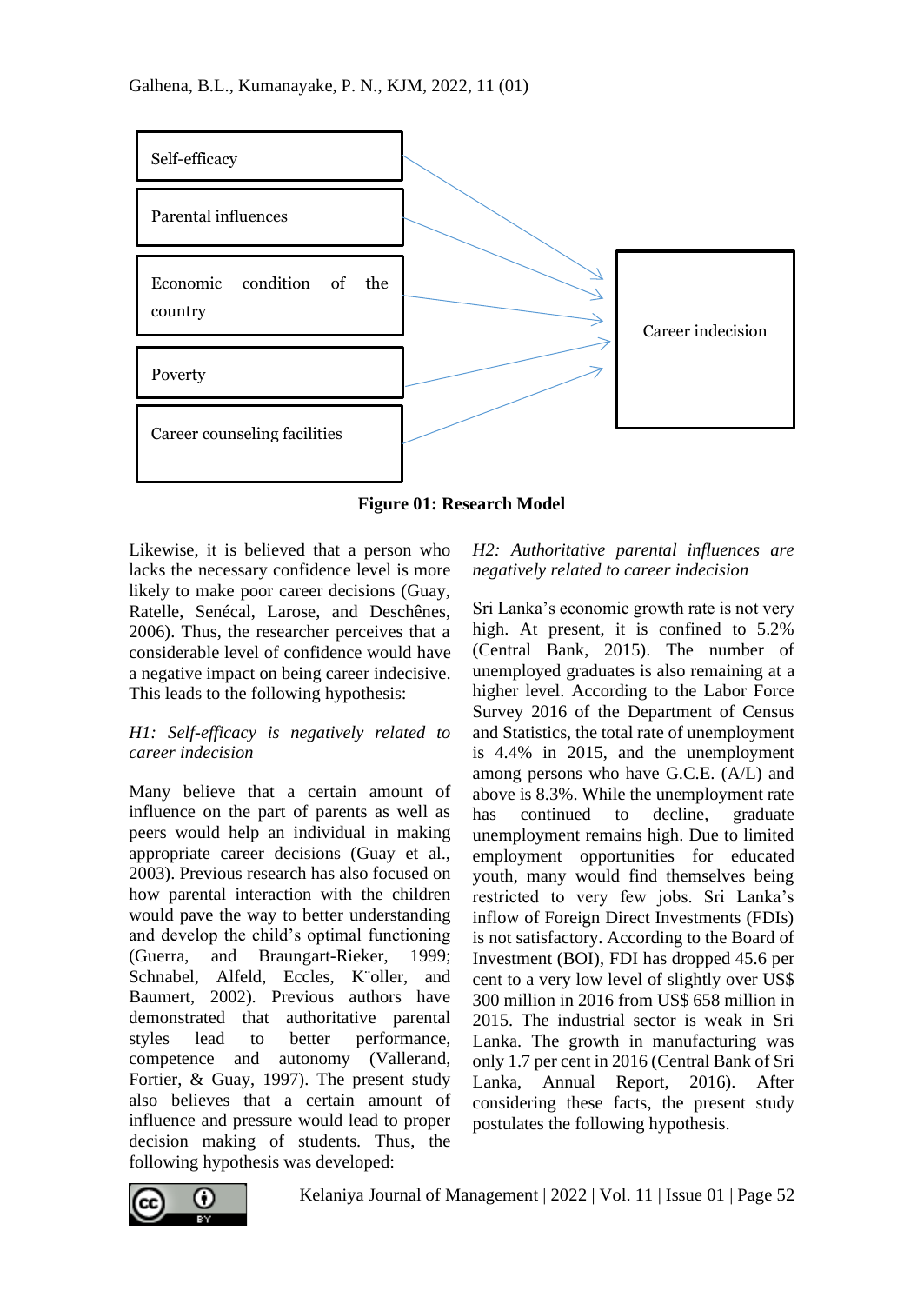### *H3: Poor economic condition is positively related to career indecision*

Many would-be facing constraints in terms of financial resources. There are many university graduates without sufficient sources of financial resources. Thus, they face grave economic difficulties. Such graduates would be forced to make career decisions by considering the monetary gains and related aspects. Due to a lack of financial resources, they are unable to pursue professional courses which would have helped to gain productive employment. Therefore, they face severe restrictions when it comes to choosing appropriate careers. Instead of waiting for good jobs, they are forced to take up employment opportunities which are less appropriate. Thus, the following hypothesis was developed:

### *H4: Poverty is positively related to career indecision*

Based on the availability, many students tend to seek help from career counselling units and such facilities. Career counsellors can assist a great deal in making appropriate and suitable career decisions. Graduates who seek help from such professionals tend to make the right decisions, thereby decreasing the occurrence of career indecision (Amundson, 2006). This leads to claim the following hypothesis:

*H5: Provision of career counselling facilities is negatively related to career indecision*

# **Methods**

The main focus of the present study is to identify the significant factors leading to career indecision, out of the independent variables of; self-efficacy, parental influences, the economic condition of the country, poverty level and the provision of career counselling facilities. Hence, out of the three research designs exploratory, descriptive and causal, the current study is to be categorized under Descriptive research designs (Zikmund et al, 2010). The research

question of the study is to identify the most significant factors affecting career indecision among state university students. Thereby, the respondents to the survey research would ideally be the final year, university undergraduates. Thus, the unit of analysis for the present study is "individual".

The research is being carried out in a Sri Lankan context because no previous scholarly works had dealt with the career indecision phenomenon in such a context. The tertiary education sector was selected because it was assumed that it held the most probable segment to become career indecisive. Ultimately, final year, management students were focused upon due to the applicability of the phenomenon interested in this study. At the same time, by reviewing the annual intake and university admission data released by the University Grants Commission of Sri Lanka, it can be observed that there is a steady growth in the Management stream. Thus, the researcher was under the impression that this segment of students would be quite viable when it comes to measuring career indecision.

The target population of the study includes all undergraduates in state universities in Sri Lanka. The exact sample which was derived from this population was 153 final year, management undergraduates from the state universities of Ruhuna, Sri Jayawardenapura, Colombo and Sabaragamuwa; with approximately 30 participants from each university. As shown in Table 03, the stratified sampling technique was used to draw the sample.

Non-interactive methods were used in the data collection procedure. Under that, survey questionnaires were administered. This method was adopted due to its advantages such as the cost effectiveness, anonymity of the respondent, absence of any interviewer bias, ability to use standardized, structured and undisguised questions (Hair, Money, Samouel, & Page, 2007). The questionnaire was designed in a manner where the first section dealt with the demographic variables

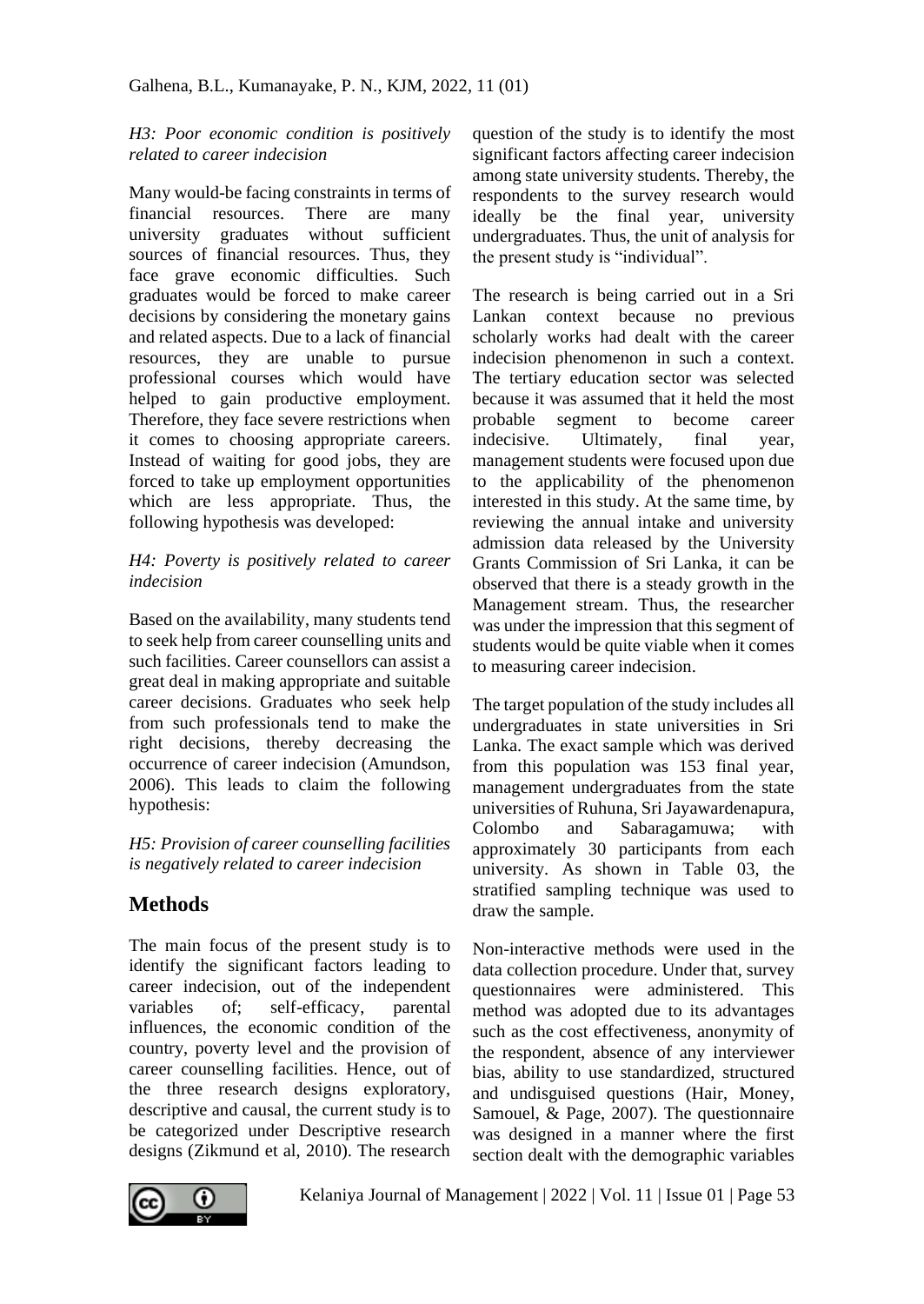and general questions, section two comprised of all the questions associated with independent variables and finally the third section of the questionnaire included questions raised on the dependent variable of career indecision. The questionnaires were distributed both as internet survey questionnaires and physically distributed questionnaires. The word format questionnaires were converted into Google Forms using the Google drive, and the link was shared among the targeted group of undergraduate students. On the other hand, with the help of lecturers and students of some of the respective universities, the questionnaires were physically distributed

after taking printouts of the word format. Likewise, 98 responses were received from the internet survey questionnaires and the rest of the 55 responses were obtained via the physically distributed questionnaires. Part of the questionnaire is based on already existing, used scales; while the rest of the measurements the researcher newly created with the assistance of the experts in the respective fields. The previously established and empirically tested scale was extracted from Germeijs and Boeck (2001) consisting of 22 items, as well as the scale by Callanan and Greenhaus (1990) consisting of a total of 32 items, which were adjusted and appropriately used for the present study.

Table 03: Sampling

| University                        | <b>Batch</b><br>size | $10\%$ of<br>the target<br>population | Actual no.<br>of<br>respondents |
|-----------------------------------|----------------------|---------------------------------------|---------------------------------|
| University of Colombo             | 42.1                 | 42.1                                  | 39                              |
| University of Sri Jayewardenepura | 1089                 | 108.9                                 | 33                              |
| University of Ruhuna              | 315                  | 31.5                                  | 44                              |
| Sabaragamuwa University           | 352                  | 35.2                                  | 37                              |

Source: University Grants Commission

# **Findings and Discussion**

In order to ensure face validity, the researcher strived to use pre-established scales as much as possible, by reviewing previous literary work (Zikmund et al, 2010). As for the newly created scales, the researcher developed them by engaging in in-depth discussions with experts who are knowledgeable in this regard. Convergent and discriminant validity were statistically tested using factor analysis. Before implementing the factor analysis, the suitability of the data for factor analysis was assessed using three criteria suggested by Hair et al. (2010). First, a visual inspection of the correlation matrix revealed a substantial portion of correlations greater than 0.30. Second, Barlett's Test of Sphericity provided statistically significant results (approx. chisquare 14227, df 378, sig.000) indicating that

correlations among the variables were sufficient to proceed with factor analysis. Third, the measure of sampling adequacy measured in terms of Kaiser-Meyer-Olkin (KMO) values was observed for both the overall test and each variable. The KMO value for the overall test was 0.827, which exceeds the threshold value of 0.50 (Hair et al., 2010). Each variable also indicated KMO values greater than 0.5. In conclusion, all three criteria were met.

Once initial assumptions of factor analysis had been confirmed, all metric variables were factor analyzed. Principal component analysis, which is appropriate for deriving a maximum number of factors to explain a maximum portion of the variance in the original variables (Hair et al., 2010), was used to extract the factor. Since the present

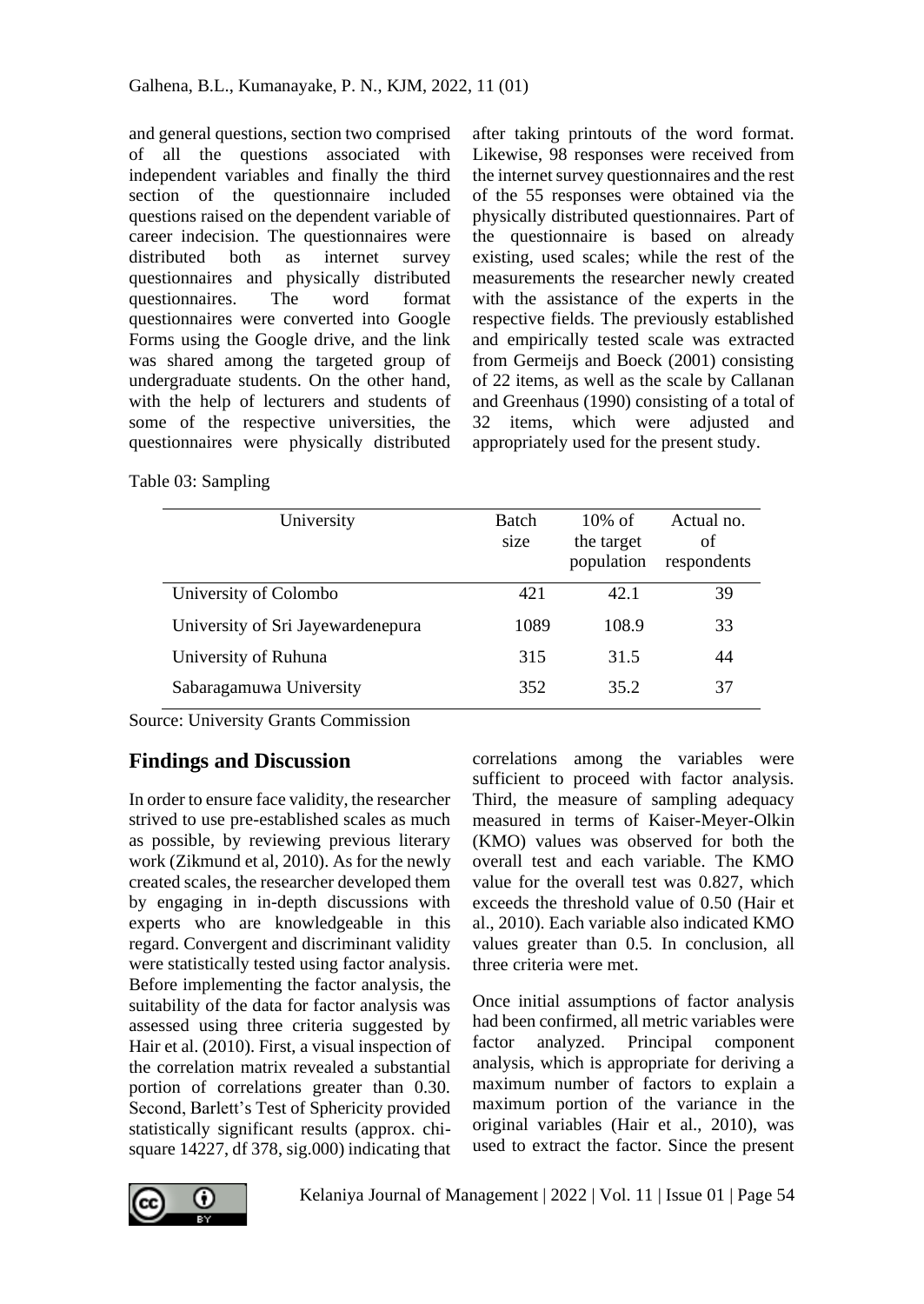study used previously validated instruments, barring one variable, an a priori criterion in which the researcher specified how many

factors to extract (Hair et al., 2010) was used as a criterion to determine the number of factors to be extracted.

| <b>Items</b>     |                         | Component      |                         |                         |                         |                |  |
|------------------|-------------------------|----------------|-------------------------|-------------------------|-------------------------|----------------|--|
|                  | $\overline{\mathbf{1}}$ | $\overline{2}$ | $\overline{\mathbf{3}}$ | $\overline{\mathbf{4}}$ | $\overline{\mathbf{5}}$ | $\overline{6}$ |  |
| SE1              | .955                    |                |                         |                         |                         |                |  |
| SE <sub>2</sub>  | .949                    |                |                         |                         |                         |                |  |
| SE3              | .944                    |                |                         |                         |                         |                |  |
| SE4              | .920                    |                |                         |                         |                         |                |  |
| SE <sub>5</sub>  | .941                    |                |                         |                         |                         |                |  |
| PI1              |                         | .947           |                         |                         |                         |                |  |
| PI2              |                         | .959           |                         |                         |                         |                |  |
| PI3              |                         | .910           |                         |                         |                         |                |  |
| $\rm{PI}4$       |                         | .943           |                         |                         |                         |                |  |
| PI <sub>5</sub>  |                         | .916           |                         |                         |                         |                |  |
| EC1              |                         |                | .856                    |                         |                         |                |  |
| $\rm EC2$        |                         |                | .860                    |                         |                         |                |  |
| EC <sub>3</sub>  |                         |                | .817                    |                         |                         |                |  |
| EC4              |                         |                | .862                    |                         |                         |                |  |
| POV1             |                         |                |                         | .925                    |                         |                |  |
| POV <sub>2</sub> |                         |                |                         | .857                    |                         |                |  |
| POV3             |                         |                |                         | .920                    |                         |                |  |
| POV <sub>4</sub> |                         |                |                         | .929                    |                         |                |  |
| CCF1             |                         |                |                         |                         | .957                    |                |  |
| CCF <sub>2</sub> |                         |                |                         |                         | .962                    |                |  |
| CCF3             |                         |                |                         |                         | .967                    |                |  |
| CCF4             |                         |                |                         |                         | .942                    |                |  |
| CCF5             |                         |                |                         |                         | .949                    |                |  |
| CI1              |                         |                |                         |                         |                         | .937           |  |
| CI2              |                         |                |                         |                         |                         | .895           |  |
| CI3              |                         |                |                         |                         |                         | .859           |  |
| CI4              |                         |                |                         |                         |                         | .899           |  |
| CI5              |                         |                |                         |                         |                         | .928           |  |

#### **Table 04: Factor Structure**

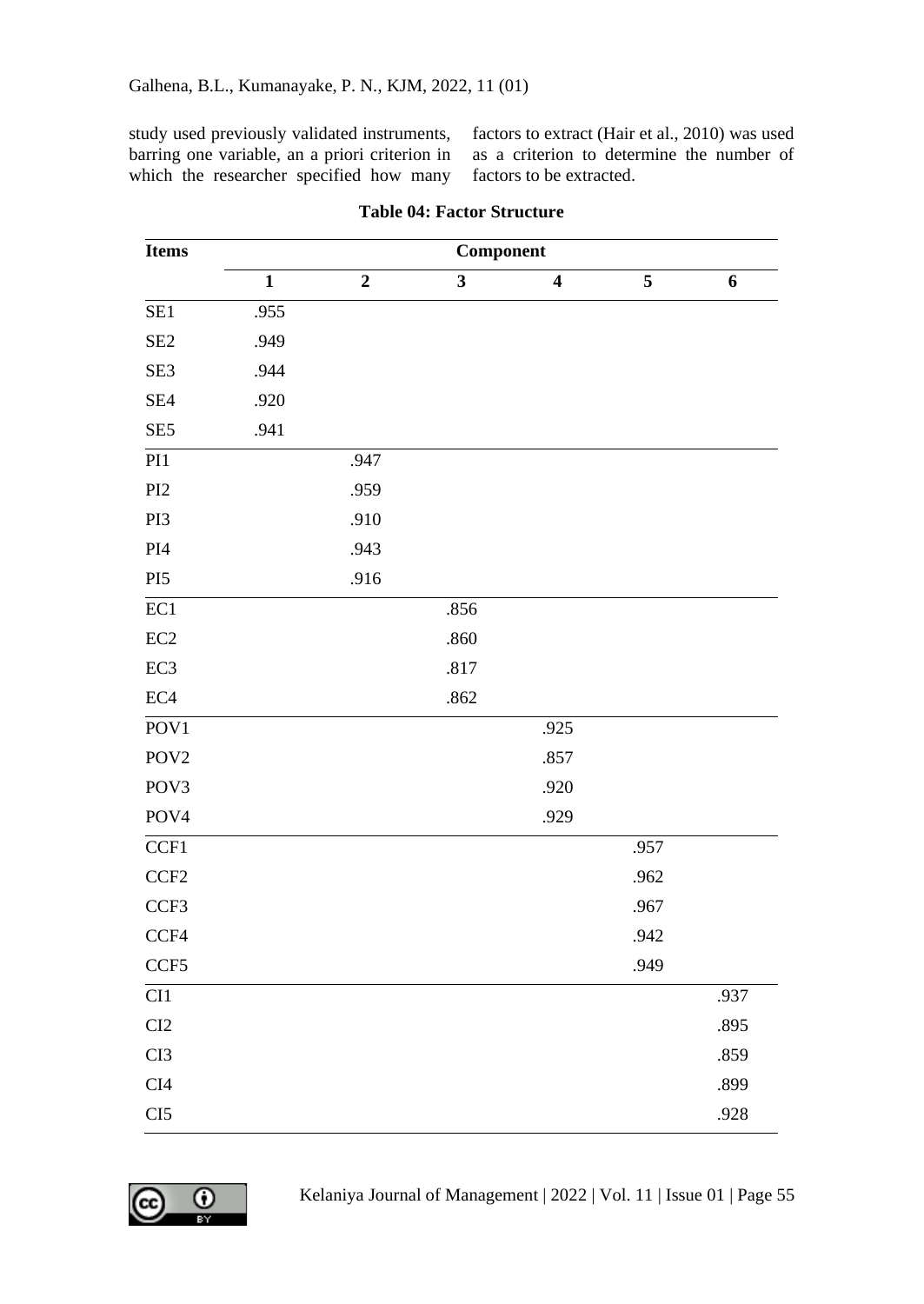Varimax rotation was used to obtain the rotated factor matrix. As most of the constructs had a well-established theoretical base, items with a factor loading of +/-0.5 and above were selected as significant loadings (Hair et al., 2010). The final factor structure is shown in Table 04.

the Cronbach Alpha values were tested and the results are shown n Table 05. All the variables meet the threshold value of 0.6 confirming the reliability of the measures. Consequently, correlations among variables were tested using person correlation and the results are shown in Table 06.

In order to establish the reliability of the data,

| <b>Variables</b>              | Cronbach's Alpha | Number of<br><b>Items</b> |
|-------------------------------|------------------|---------------------------|
| Self-Efficacy                 | .974             | 5                         |
| Parental Influence            | .969             | 5                         |
| Economic Condition            | .879             | 4                         |
| Poverty Level                 | .933             | 5                         |
| Career Counselling Facilities | .981             | 5                         |
| Career indecision             | .949             | 5                         |

#### **Table 05: Reliability of the Measures**

|           | Mean | <b>SD</b> | <b>SE</b> | PI       | EC      | P   | <sub>CC</sub> |
|-----------|------|-----------|-----------|----------|---------|-----|---------------|
| <b>SE</b> | 3.30 | 1.05      |           |          |         |     |               |
| PI        | 2.93 | 1.06      | $.17**$   |          |         |     |               |
| EC        | 4.19 | 0.65      | $.14**$   | .07      |         |     |               |
| P         | 2.52 | 0.95      | .05       | $-.01$   |         |     |               |
| CC        | 2.96 | 1.15      | $.11*$    | $.13**$  | $.17**$ | .02 |               |
| CI        | 2.36 | 0.85      | $.15**$   | $-.13**$ | $-.01$  | .07 | $.13**$       |

**Table 06: Correlations, Means and Standard Deviations**

\*\*. Correlation is significant at the 0.01 level (2-tailed).

\*. Correlation is significant at the 0.05 level (2-tailed).

Multiple regression analysis was conducted to test the pre-established hypotheses. In this particular scenario, regression analysis is being used to explain the variance of the dependent variable, based on the independent variables. Regression results are shown in Table 07. The Adjusted R Square value amounts to only 0.062. Thus, the analysis predicts that 93.8% of the variance would be due to other factors omitted by the researcher. By analyzing the ANOVA table, the significance of the F value is proven to be less

than 0.05. When analyzing the five independent variables, the significance values exceed 0.05 for the two variables of poverty and economic condition, thereby proving that these two factors do not have a significant impact on being career indecisive. Thereby, those two hypotheses would be rejected. Since the magnitude of the Beta value is higher for the independent variable of self-efficacy, it could be assumed that this is the most significant factor impacting the variance of the dependent variable.

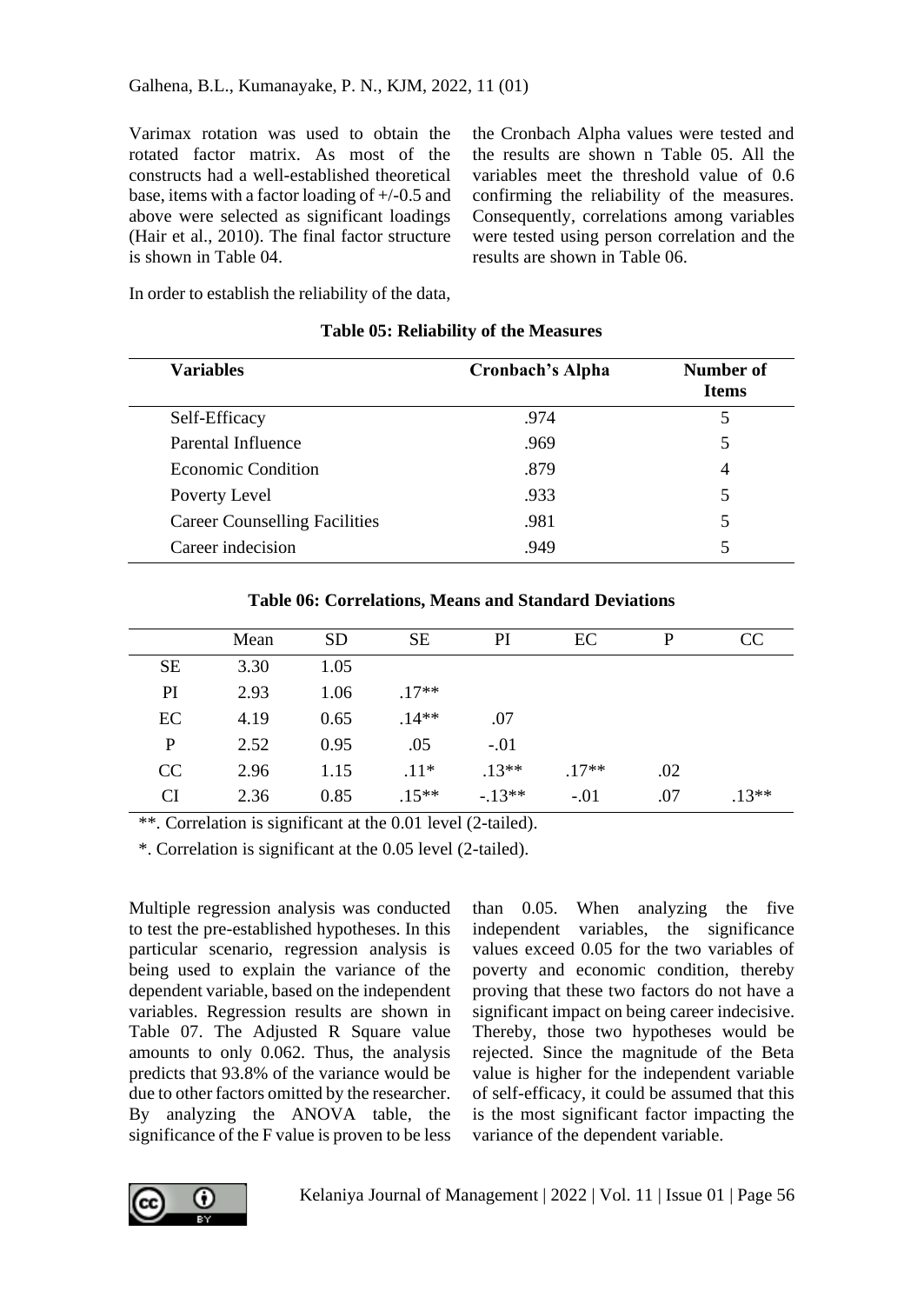| Variable                            | Standardized<br>Coefficients |        |         | Co-linearity<br>statistics |           |      |
|-------------------------------------|------------------------------|--------|---------|----------------------------|-----------|------|
|                                     | Std. Error                   | Beta   | t       | Sig.                       | Tolerance | VIF  |
| Constant                            | .334                         |        | 6.29    | .00                        |           |      |
| Self-efficacy                       | .041                         | $-.17$ | $-3.53$ | .00.                       | .94       | 1.06 |
| Parental influence                  | .040                         | $-.17$ | $-3.45$ | .00.                       | .95       | 1.04 |
| Economic condition                  | .066                         | $-.04$ | $-.80$  | .42                        | .92       | 1.07 |
| Poverty                             | .044                         | .05    | 1.02    | .30                        | .96       | 1.03 |
| Counselling<br>Career<br>facilities | .037                         | $-.13$ | 2.77    | .00.                       | .94       | 1.05 |

**Table 07: Regression Result**

## **Discussion**

Hypothesis 1 was supported through the regression analysis  $(b=-0.177, \text{sig}= 0.000)$ . With the magnitude of the β value, it is evident that this is the most significant variable that affects the variance of the dependent variable of career indecision. At the same time, the Beta coefficient has a negative sign, supporting the direction of the hypothesis. The findings of the present study confirm the results of Taylor & Betz (1983), Guay et al. (2003), Jones (1989) and Ukil (2016). The findings of all these research work stated that self-efficacy strongly impacts career indecision that the lack of personal ability negatively affects career indecision and also that self-clarity and confidence have major implications on being career indecisive. Thus, the results obtained for the present study further establish the findings of previous research work.

Hypothesis 2 was supported by the results obtained via the regression analysis (b=-  $0.174$ , sig=  $0.000$ ). It could be justified that, when parents impose various options and ideas regarding a child's career, the clarity of making an appropriate career choice enhances. The child may become more exposed to viable and suitable career options which he or she can choose from. Previous research work by Ukil (2016), Hartley (2009), Sarami & Aremu (2007) and Guay et al (2003), found the same conclusions stating

that parental attachment, parental education and involvement have major implications on career indecision, lack of parental support and parental interest would lead to high levels of career indecision. Thus, inconsistent with the previous studies, the present study found empirical support for this hypothesis.

Hypothesis 3 claims that poor economic condition is positively related to career indecision. This variable, which was arrived upon through a discussion with experts could not be backed up by previous research work. However, the present study did not find empirical support for this hypothesis (b=-  $0.041$ , sig=  $0.424$ ). Though almost all of the respondents have agreed that the current economic condition of Sri Lanka is very much poor, perhaps since it is an uncontrollable factor by a single individual, it clearly does not have any major implications on being career indecisive.

Hypothesis 4 postulates that poverty is positively related to career indecision. The present study also did not find empirical support for this relationship ( $b=-0.051$ , sig= 0.353). The same probable cause could be cited, which is the inability to individually control this variable. Thus, it may be an insignificant factor leading to the variance of the dependent variable. When reviewing previous literature, Ukil (2016), mentioned that financial constraints have an impact on creating career indecision among college

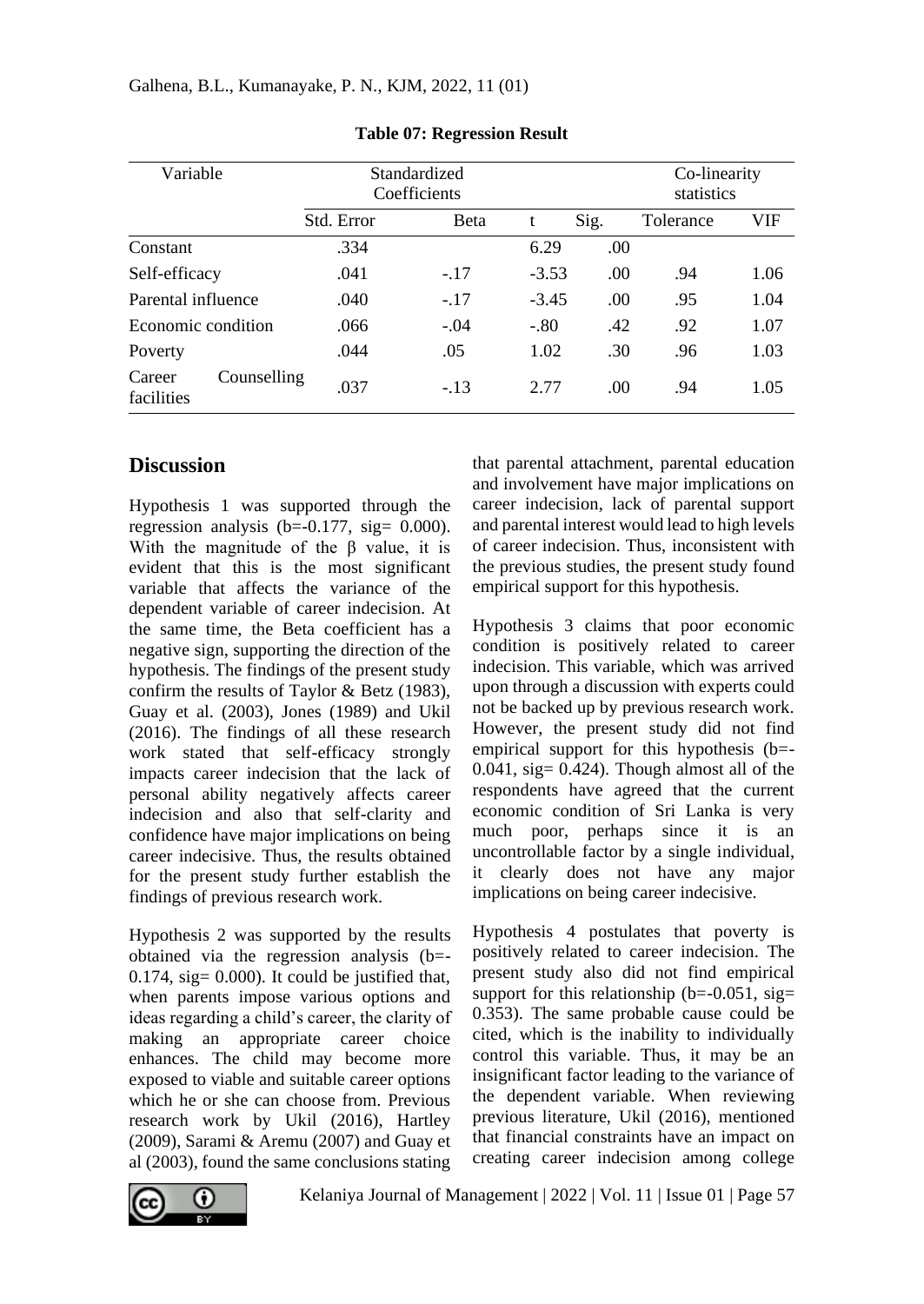students. However, the present study, found that poverty level is not a significant factor when it comes to determining career indecision. Thus, the results are inconsistent with the findings of previous research work.

Hypothesis 5 claims that career counselling facilities are negatively related to career indecision. The present study found empirical support for this hypothesis (b=- 0.139, sig=  $0.006$ ). Though this too is an uncontrollable factor by a single individual, the reason behind the acceptance of the hypothesis could be the fact that it has a direct relationship with making career choices and choosing among various career options. Upon reviewing previous literature, Ukil (2016) contend that lack of career counselling leads to career indecision, while Atli (2016) reported that career counselling sessions lower career indecisiveness. Moreover, Taylor & Betz (1983) also suggested that sufficient occupational information and support lead to proper goal<br>selection. Since the present study's selection. Since the present study's hypothesis was supported by the regression analysis results, it validates the previous research findings.

# **Conclusion**

The aim of the study is to identify significant factors that explain the variance of career indecision. Based on the regression analysis study found that self-efficacy, parental influences, and career counselling facilities significantly influence on career indecision among management undergraduates. However, poverty and economic condition were not identified as significant factors in explaining career indecision.

The main theoretical contribution of the study is the revelation that self-efficacy is the most significant factor affecting career indecision out of the selected independent variables. In addition to that, it was also revealed that parental influences and guidance also play an equally important role when it comes to explaining the variance in career indecision. The independent variable

of economic condition was a self-introduced variable to the study, by the researcher, after an in-depth discussion with experts. But the regression analysis results depicted that this is not a significant factor when it comes to defining the variance of career indecision. The researcher's intention was to emphasize the fact that in an underprivileged economic setting of a nation, making apt career decisions would be a barrier. If by any chance, the sample size could have been increased beyond a meagre 153 responses, perhaps the significance of this factor could have been proven. Since no other research work had been done in a Sri Lankan context with regard to this particular phenomenon of career indecision, it too could be cited as a theoretical contribution to this study.

From a practical perspective, there are various contributions that could be drawn from this study. The research findings could also be applied in providing governmentsponsored career guidance programs within state universities, career counselling facilities and career guidance units established at school levels and so on; especially since career counselling facilities have been proven to be quite a significant factor when it comes to explaining career indecision. Various institutions such as the National Human Resource Development Council of Sri Lanka, Vocational Training Institutes (VTIs) and even Non-governmental organizations (NGOs) would benefit from the research findings when designing human resource development programs; especially if they are to focus on and emphasize on the development of the aptitude, self-exploration and the self-efficacy of undergraduates and college students.

Government institutions and related policymakers too would be in a position to identify drawbacks and rectify errors when formulating relevant policies. Society at large could be practically benefited from the research findings if they recognize the importance of the role played by parents in a family structure, so as to mitigate the creation of career indecision related problems; as the

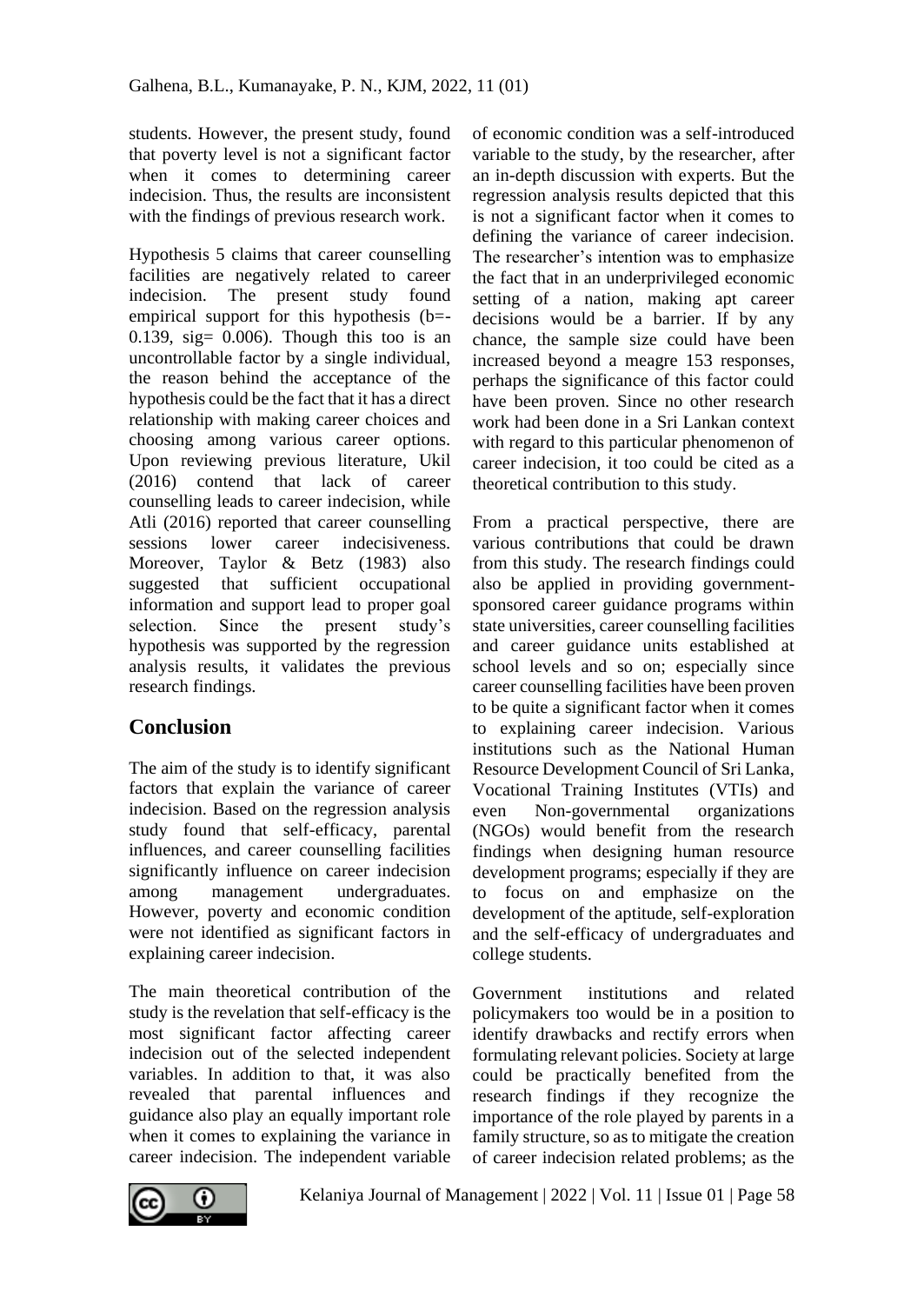research findings implied that parental influence and intervention have a significant positive impact in reducing career indecision among young adults.

### **Limitations and Future Research**

A major limitation of this research is the limited sample size of respondents. Though the researcher intended to collect responses from a sample size comprising of at least 200, due to the poor response rate, was forced to settle for only 153 responses. If the sample size could have expanded beyond this, more vigorous results could have been obtained, which could have been generalized in a broader manner. With regard to the context of the sample derived, the researcher was limited to using only four state universities out of a total count of thirteen state universities within Sri Lanka.

A major issue in terms of the research design was the cross-sectional data collection carried out by the researcher. That is, the data was collected only during one instance. Career indecision is a phenomenon that could change over time. Theories dealing with social sciences have a tendency of changing with the progress of time. Ideally, in order to get a reliable output, the collection of data should have been done over the expanse of a particular time span. Yet another similar limitation was in terms of the data collection tool used by the researcher. Only selfadministered survey questionnaires were used to collect data from the sample group. If multiple tools were used to collect data, it would have been easier to statistically prove the findings. At the same time, the very same survey paper was used to collect data on both the dependent variable as well the independent variables.

The research model used by the researcher was also comprised of only five independent variables so as to define and explain the variance of the dependent variable of career indecision. There could be many more significant factors omitted by the researcher when designing the conceptual model, such as the career salience, information on alternative options, vocational interests, career search behaviour etc.

In future research implications and directions, impending researchers could expand the sample size, as a start. With the expansion of the target population size, it would be easier to generalize the findings and the output received would be much more vigorous. At the same time, more universities could be included in the derived sample. So as to further elaborate this point, if geographic-wise the impact on career indecision is to be measured, more number of both rural as well as metropolitan universities could be selected, rather than being limited to only two from each.

Without limiting to only survey questionnaires, future researchers could use multiple data collection methods such as coupling the self-administered questionnaires with interviews and focusgroup discussions, so as to derive much more in-depth information from the sample set. Different modes and methods could be appropriately applied to collect data on the dependent variable and the independent variables separately. Even though from a practical perspective it could be a bit challenging, it is always advisable to opt for longitudinal data collection methods rather than sticking to cross-sectional data collection. That is, the data could be collected at various points in time so that the changes in the responses over time could be identified.

Future researchers could focus on additional independent variables which could have a more significant impact on the variance of career indecision. This future implication could definitely bring out more substantial results, especially since the model fit of the present study is extremely low; while also two of the pre-established hypotheses got flatly rejected.

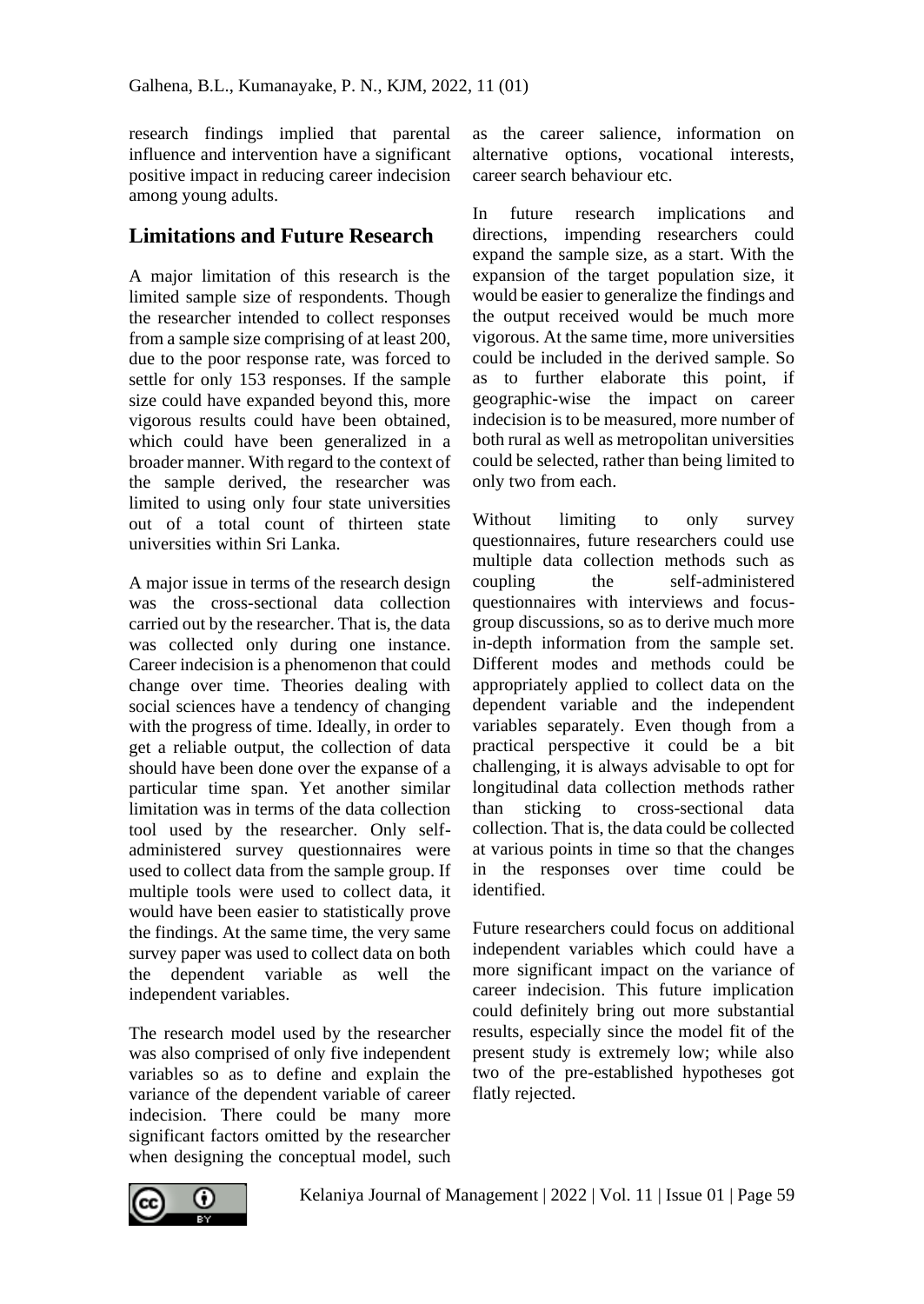## **References**

Achchuthan, S., & Nimalathasan, B. (2012). Level of entrepreneurial intention of the management undergraduates in the University of Jaffna, Sri Lanka: scholars and undergraduates' perspective. South Asian Academic Research Journals, 2(10), 24-42.

Amundson, N. (2006). Challenges for Career Interventions in Changing Contexts. International Journal for Educational and Vocational Guidance, 6(1), 3-14. https://doi.org/10.1007/s10775-006-0002-4

Amundson, N. E., Borgen, W. A., Iaquinta, M., Butterfield, L. D., & Koert, E. (2010). Career decisions from the decider's perspective. The career development quarterly, 58(4), 336-351.

Ariyawansa, R. G. (2008). Employability of graduates of Sri Lankan universities. Sri Lankan Journal of Human Resource Management, 1(2).

Atitsogbe, K. A., Moumoula, I. A., Rochat, S., Antonietti, J. P., & Rossier, J. (2018). Vocational interests and career indecision in Switzerland and Burkina Faso: Cross-cultural similarities and differences. Journal of Vocational Behavior, 107, 126-140. https://doi.org/10.1016/j.jvb.2018.04.002

Atli, A. (2016). The Effects of Trait-factor Theory Based Career Counseling Sessions on the Levels of Career Maturity and Indecision of High School Students.Universal Journal of Educational Research, 4(8), 1837 – 1847. https://doi: 10.13189/ujer.2016.040813

Boo, S., Wang, C., & Kim, M. (2021). Career adaptability, future time perspective, and career anxiety among undergraduate students: A cross-national comparison. Journal of Hospitality, Leisure, Sport & Tourism Education, 29. https://doi.org/10.1016/j.jhlste.2021.100328

Boo, S., & Kim, S. H. (2020). Career indecision and coping strategies among undergraduate students. Journal of Hospitality & Tourism Education, 32(2), 63-76. https://doi.org/10.1080/10963758.2020.1730860

Callanan, G. A., & Greenhaus, J. H. (1990). The career indecision of managers and professionals: Development of a scale and test of a model. Journal of Vocational Behavior, 37(1), 79-103. https://doi.org/10.1016/0001-8791(90)90008-P

Chandrasiri, S. (2008). The labour market experience of university graduates in Sri Lanka. Higher Education Policy, 21(3), 405-423.

Charokopaki, A., & Argyropoulou, K. (2019). Optimism, Career Decision Self-Efficacy and Career Indecision among Greek Adolescents. Education Quarterly Reviews, 2(1), 185-197. https://doi 10.31014/aior.1993.02.01.52

Creed, P. A., Sawitri, D. R., Hood, M., & Hu, S. (2021). Career goal setting and goal pursuit in young adults: The role of financial distress. Journal of Career Development, 48(6), 801- 816. https://doi.org/10.1177/0894845319897136

Esters, L. T. (2007). Career Indecision Levels of Students Enrolled in a College of Agriculture and Life Sciences. Journal of Agricultural Education, 48(4), 130-146.



Kelaniya Journal of Management | 2022 | Vol. 11 | Issue 01 | Page 60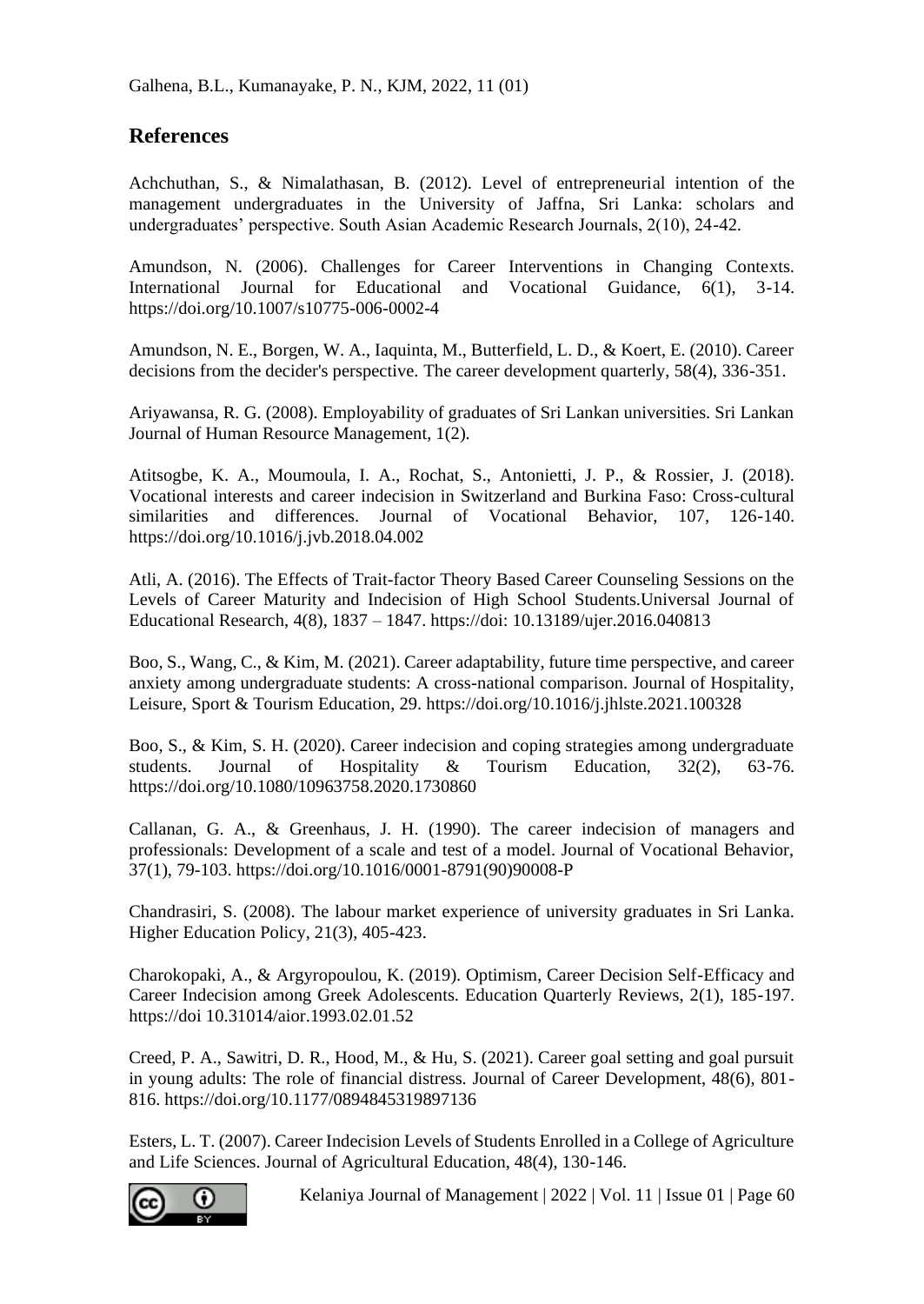Fabio, A. D., Palazzeschi, L., Asulin-Peretz, L., & Gati, I. (2013). Career indecision versus indecisiveness: Associations with personality traits and emotional intelligence. Journal of Career Assessment, 21(1), 42-56. https://doi: 10.1177/1069072712454698

Feldman, D. C. (2003).The antecedents and consequences of early career indecision among young adults. Human Resource Management Review, 13(3), 499-531. https://doi.org/10.1016/S1053-4822 (03)00048-2

Jaensch, V. K., Hirschi, A., & Freund, P. A. (2015). Persistent career indecision over time: Links with personality, barriers, self-efficacy, and life satisfaction. Journal of vocational behavior, 91, 122-133. https://doi.org/10.1016/j.jvb.2015.09.010

Germeijs, V. and Boeck, P.D. (2001). Career Indecision: Three Factors from Decision Theory. Journal of Vocational Behavior, 62 (2003), 11-25. https://doi:10.1016/S0001-8791(02)00055- 6

Guay, F., Ratelle, C.F., Senécal, C., Larose, S. and Deschênes, A. (2006).Distinguishing Developmental From Chronic Career Indecision: Self-Efficacy, Autonomy, and Social Support. Journal of career Assessment, 14(2), 235–251.

Guay, F., Senecal, C., Gauthier, L. and Fernet, C. (2003).Predicting Career Indecision: A Self-Determination Theory Perspective.Journal of Counseling Psychology, 50(2), 165– 177.

Guerra, A.L. and Braungart-Rieker, J. M. (1999).Predicting Career Indecision in College Students: The Roles of Identity Formation and Parental Relationship Factors. The Career Development Quarterly, 47. https://doi.org/10.1002/j.2161-0045.1999.tb00735.

Hacker, J., Carr, A., Abrams, M., & Brown, S. D. (2013). Development of the career indecision profile: Factor structure, reliability, and validity. Journal of Career Assessment, 21(1), 32-41. https://doi.org/10.1177/1069072712453832

Hair, J. J. F., Black, W. C., Babin, B. J., & Anderson, R. E. (2010). Multivariate data analysis: A global perspective (7th ed.): Pearson Education, New Jersey.

Hair, J. J. F., Money, A. H., Samouel, P., & Page, M. (2007). Research methods for business: John Wiley.

Hartley, S.L. (2009). Career Indecision, Negative Career Thoughts, and Vocational Interest Structure of First-Generation and Other College Students. The Online Journal of Counseling and Education, 2(3), 46-58

Hocson, S. M. G. (2012). Career counseling program for the psychological well-being of freshmen university students. World Academy of Science, Engineering and Technology, 6(8), 2239-2245.

Jayathilake, H. D. (2020). The Impact of Unemployed Youth on National Development in Sri Lanka. Journal of Emerging Issues in Economics, Finance and Banking (JEIEFB).

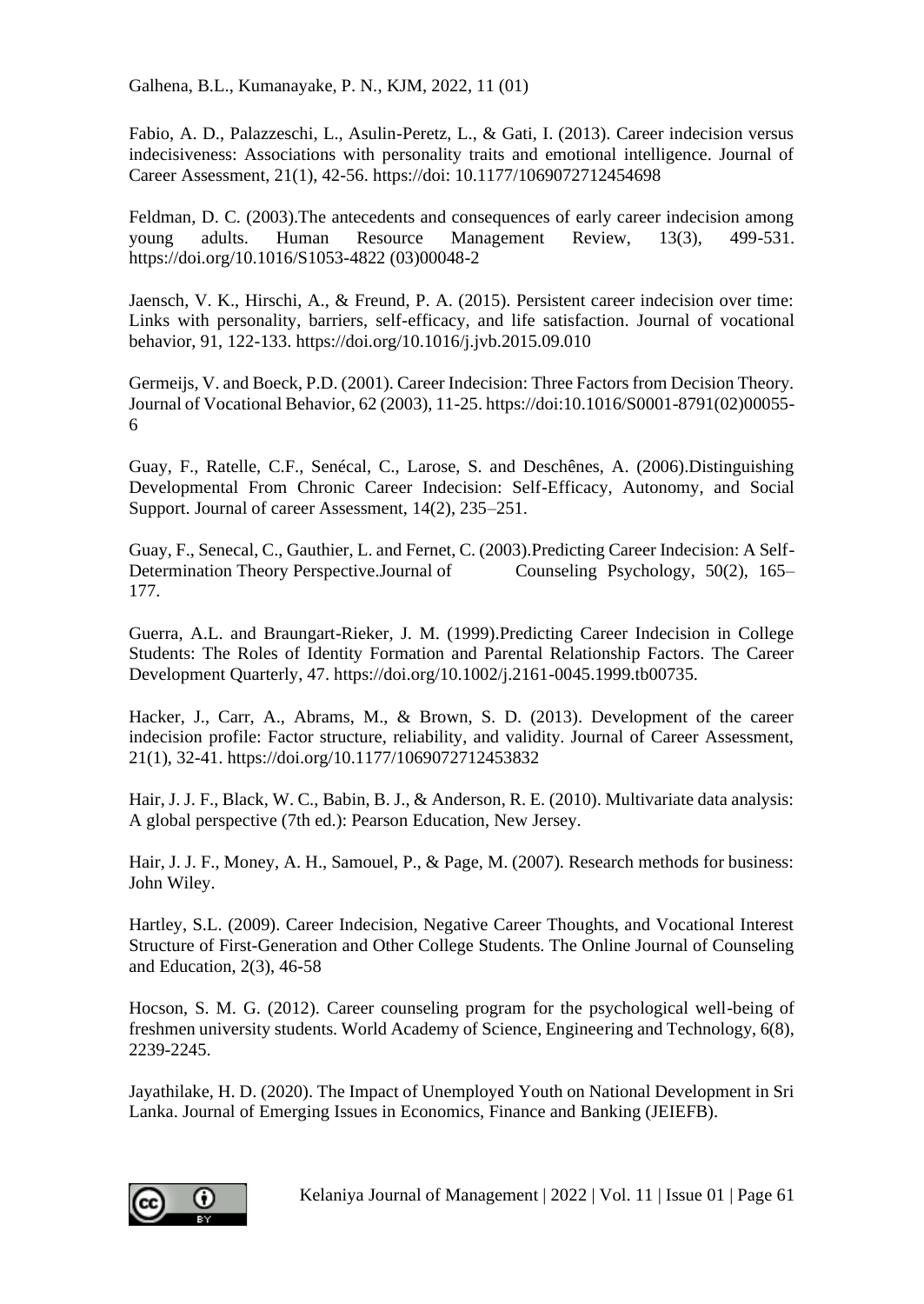Jemini-Gashi, L., Duraku, Z. H., & Kelmendi, K. (2021). Associations between social support, career self-efficacy, and career indecision among youth. Current Psychology, 40(9), 4691- 4697. https://doi.org/10.1007/s12144-019-00402-x

Jones, L. K. (1989). Measuring a three-dimensional construct of career indecision among college students: A revision of the Vocational Decision Scale: The Career Decision Profile. Journal of counseling Psychology, 36(4), 477.

Jordaan, Y., Burger, E. and Smithard, C. (2009).Comparing levels of career indecision among selected honours degree students at the University of Pretoria. Meditari Accountancy Research, 17(2), 85-100. https://doi.org/10.18844/cjes.v16i1.5516

Kadir, J. M. A., Naghavi, N., & Subramaniam, G. (2020). Unemployment among graduates-Is there a mismatch?. International Journal of Asian Social Science, 10(10), 583-592. https://doi.org/18488/journal.1.2020.1010.583.592

Kruss, G., McGrath, S., Petersen, I. H., & Gastrow, M. (2015). Higher education and economic development: The importance of building technological capabilities. International Journal of Educational Development, 43, 22-31.

Lam, M. (2016). Effects of a Career Course on Students' Career Decision Making Self-Efficacy, Indecision and Difficulties. Statistics Handbook of Malaysia, Department of Statistics, Malaysia.

Lee, S. and Woo, S. (2016). The Mediation of Worry about Career between Career Indecision and Career Search Behavior in South Korean College Students.Indian Journal of Science and Technology, 9(41). https://doi: 10.17485/ijst/2016/v9i41/103839

Lent, R. W., Brown, S. D., & Hackett, G. (1994). Toward a unifying social cognitive theory of career and academic interest, choice, and performance. Journal of vocational behavior, 45(1), 79-122.

Lipshits-Braziler, Y. (2018). Coping with career indecision among young adults: Implications for career counseling. In New perspectives on career counseling and guidance in Europe (pp. 71-85). Springer, Cham.

Lopez, F.G. and Andrews, S. (1987). Career Indecision: A Family Systems Perspective. Journal of Counseling and Development, 6. https://doi.org/10.1002/j.1556- 6676.1987.tb01291

Maree, J.G. (2016).Career Construction as a Way of Resolving Career Indecision.South African Journal of Higher Education, 30(3). https://doi.org/10.20853/30-3-665

Miller, A. D., & Rottinghaus, P. J. (2014). Career indecision, meaning in life, and anxiety: An existential framework. Journal of Career Assessment, 22(2), 233-247. https://doi.org/10.1177/1069072713493763

Nota, L., Ferrari, L., Solberg, V. S. H., & Soresi, S. (2007). Career search self-efficacy, family support, and career indecision with Italian youth. Journal of career assessment, 15(2), 181- 193. https://doi: 110.1177/1069072706298019



Kelaniya Journal of Management | 2022 | Vol. 11 | Issue 01 | Page 62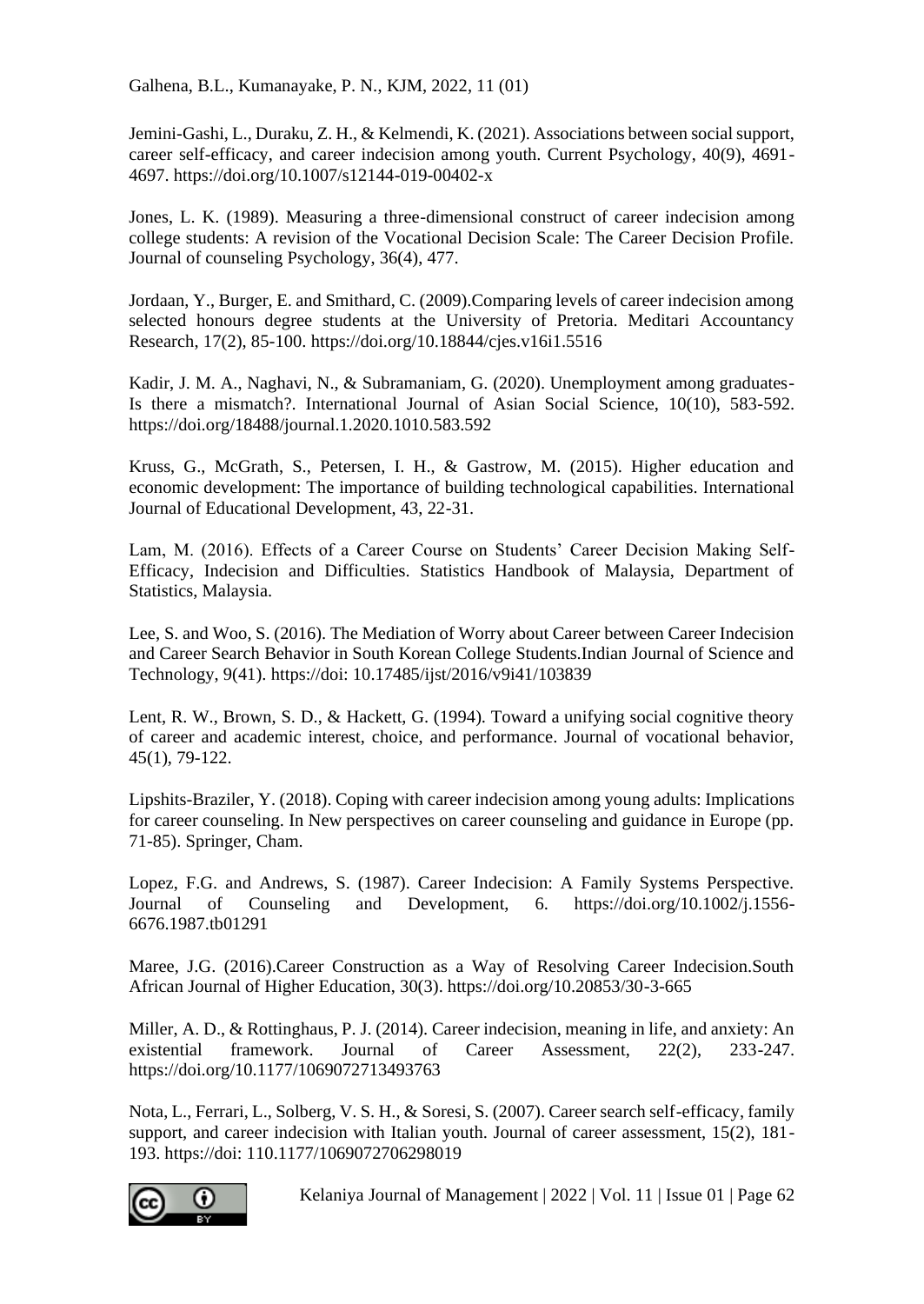Osipow, S.H. (1999). Assessing Career Indecision.Journal of Vocational Behavior, 55, 147– 154.

Penn, L.T. (2016). Testing the Joint Roles of Career Decision Self-Efficacy and Personality Traits in the Prediction of Career Indecision.Journal of Career Assessment, 1(1). https://doi.org/10.1177/1069072718758296

Pesch, K. M., Larson, L. M., & Seipel, M. T. (2018). Career decision-making within the college social microcosm: Social value determinants and psychological needs. Journal of Career Assessment, 26(2), 291-307. https://doi.org/10.1177/1069072717692767

Porfeli, E. J., Hartung, P. J., & Vondracek, F. W. (2008). Children's vocational development: A research rationale. The Career Development Quarterly, 57(1), 25-37. https://doi.org/10.1002/j.2161-0045.2008.tb00163

Salami, S.O. and Oyesoji Aremu, A. (2007), "Impact of parent‐child relationship on the career development process of high school students in Ibadan, Nigeria", Career Development International, Vol. 12 No. 7, pp. 596-616. https://doi.org/10.1108/13620430710834387

Santos, A., Wang, W., & Lewis, J. (2018). Emotional intelligence and career decision-making difficulties: The mediating role of career decision self-efficacy. Journal of Vocational Behavior, 107, 295-309. https://doi.org/10.1016/j.jvb.2018.05.008

Savickas, M. L. (2013). Career construction theory and practice. Career development and counseling: Putting theory and research to work, 2, 144-180.

Schnabel, K.U., Alfeld, C., Eccles, J.S., K¨oller, O. and Baumert, J. (2002). Parental Influence on Students' Educational Choices in the United States and Germany: Different Ramifications. Journal of Vocational Behavior, 60, 178–198.

Salamzadeh, Y., Bidaki, V. Z., & Vahidi, T. (2018). Strategic thinking and organizational success: Perceptions from Management graduates and students. Global Business and Management Research, 10(4), 1-19.

Samaranayake, G. (2016). Expansion of university education, graduate unemployment and the knowledge hub in Sri Lanka. Social Affairs: A Journal for the Social Sciences, 1(4), 15- 32.

Sarwar, A., & Azmat, A. (2013). Factors having impact on the career decisions: Study of business graduates in Pakistan. Business Management Dynamics, 2(7), 9.

Taylor, K.M. and Betz, N. (1983).Applications of Self-Efficacy Theory to the Understanding and Treatment of Career Indecision.Journal of Vocational Behavior, 22, 63-81. https://doi.org/10.1016/0001-8791(83)90006-4

Taylor, K.M. and Pompa, J. (1990).An Examination of the Relationships among Career Decision-making Self-Efficacy, Career Salience, Locus of Control, and Vocational Indecision. Journal of Vocational Behavior,37, 17-31. https://doi.org/10.1016/0001- 8791(90)90004